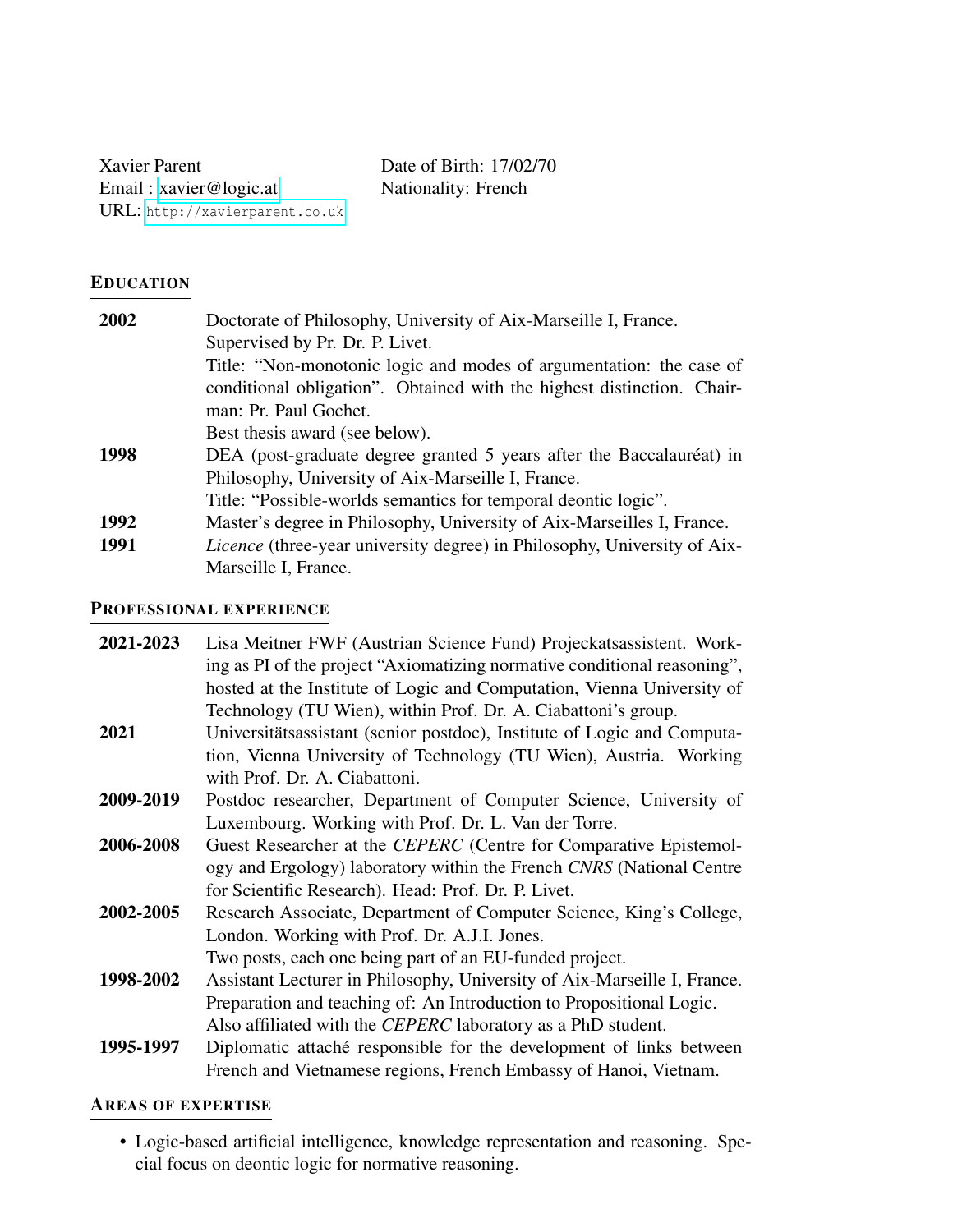#### AWARDS

- 3 best paper awards: items [37,](#page-7-0) [40](#page-7-1) and [45](#page-8-0) in the list of publications.
- Best thesis award 2002 in the Humanities and Social Sciences (price awarded by the Academy of Aix-Marseille).

#### INVITED TALK/TUTORIAL

- Keynote speaker at the 13th International Conference on Deontic Logic and Normative Systems (DEON'16), Bayreuth, Germany, 8-21 Jul 2016. Talk title: "Preferencebased semantics for dyadic deontic logics in Hansson's tradition: a survey of axiomatisation results".
- Invited tutorial "Normative Reasoning" at *KI'19* (42nd German conference on Artificial Intelligence) held in Kassel, 23-26 Sep 19.

#### **GRANTS**

- 2021 "Axiomatizing normative conditional reasoning", Individual research grant awarded by FWF (Austrian Science Fund) under the Lisa Meitner programme. Working as Project Investigator (PI).
- 2018 Luxembourg Logic for AI Summit (LuxLogAI). Conference support grant  $(\text{E24K})$ awarded by the FNR (Luxembourg National Funds for Scientific Research). Working as co-PI.
- 2009-11 LogIques for Normative Multi-Agent Systems (LINMAS). Individual research grant awarded by the FNR (and co-funded by the EU under the Marie Curie scheme). Working as PI.
- 2004-06 EU-funded FP6 Integrated project "TrustCoM" (IST-2002-2.3.1.9). Research grant.
- 2001 (1-year) EU-funded FP5 project "ALFEBIITE" (IST-1999-10298). Research grant.
- 1998-01 Non-Monotonic Reasoning for Argumentation (NMRArg). Individual research grant from the French Ministry of Higher Education and Scientific Research. Working as PI.

#### PUBLICATION SUMMARY

| Textbook Co-édition Keynote Journal Chap. Conf. Other Total |  |  |  |
|-------------------------------------------------------------|--|--|--|
| 7 2 16 8 17 2 53                                            |  |  |  |

Table 1: Number of publications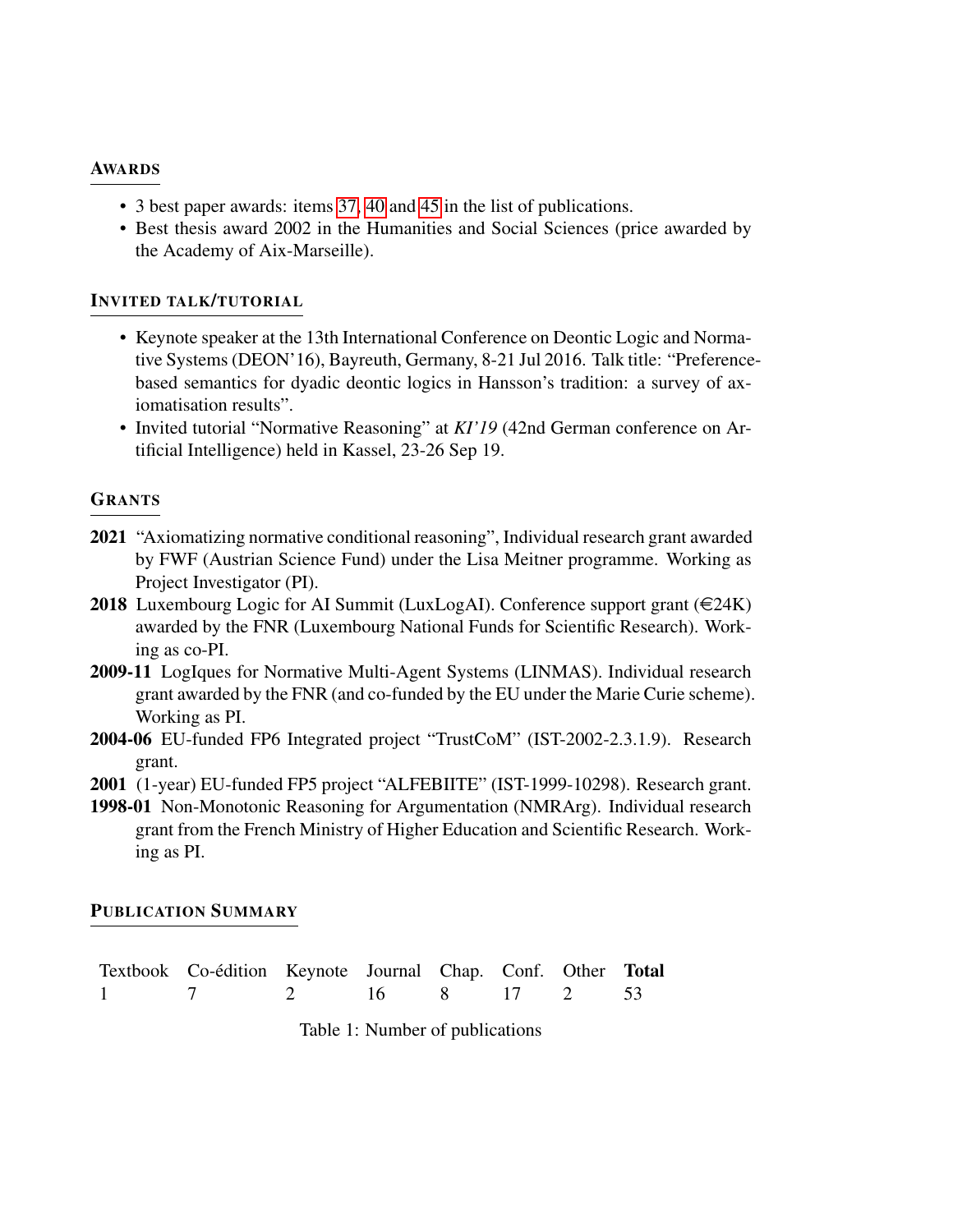#### COURSES TAUGHT

Python (Fall 2019, MSc level, University of Luxembourg)

- $\triangleright$  Intro course to programming in python
- $\triangleright$  Part of the master in math, track "Industrial mathematics"
- $\triangleright$  The course consisted in frontal lectures, praticals and an individual projet. We covered the basic notions and more specialized topics like cryptography

# Normative reasoning

- $\triangleright$  Tutorial at *KI'19* (42nd German conference on Artificial Intelligence) held in Kassel, 23-26 Sep 19).
- Intelligent Agents 2 (deontic logic) (Falls 2010-18, MSc level, University of Luxembourg)
	- $\triangleright$  Gave rise to a textbook, item [1](#page-5-0) in the list of publications (reviewed in Zentralblatt (Zbl 07101416)
	- $\triangleright$  Topics covered: formalisms using norms (deontic logic) and topics from literature on normative multi-agent systems and machine ethics (conflicts between obligations, reasoning about norm violation) ; implementation in Isabelle/HOL

Intelligent Agents 1 (Spring 2016, MSc level, University of Luxembourg)

- $\triangleright$  Topics covered: knowledge representation, more specifically conditional logics, nonmonotonic logics and belief revision theory
- Deontic logic (Spring and Fall 2014, postgraduate level, University of Luxembourg, Computer Science)
	- $\triangleright$  Guest lectures part of the Ph.D. International Program Erasmus Mundus Law, Science and Technology (<http://www.last-jd.eu>)

# Normative Multi-Agent Systems

- B Tutorial at *EASSS'09* (11th European Agent Systems Summer School) held in Torino, 31 Aug - 4 Sep 09). Postgraduate level.
- Artificial Intelligence (Spring 2009, undergraduate level, University of Luxembourg, Computer Science)
	- $\triangleright$  The course presented an overview of core AI topics (planning; Prolog; learning)
- Propositional Logic (Spring 1998 Spring 2002, undergraduate level, University of Aix-Marseille I, Philosophy)
	- $\triangleright$  Teaching assistant Prof. in charge: A. Michel, Professor of Philosophy at the University of Aix-Marseille I. (I was in charge of the practicals)
	- $\triangleright$  During this period, I also followed a pedagogical training programme for university teachers

Logic and Language (Fall 1995, Graduate level, University of Aix-Marseille I)

 $\triangleright$  Part of a Master Program in Language Science, University of Aix-Marseille I, France

# CO-SUPERVISION OF STUDENTS

Acted as daily supervisor.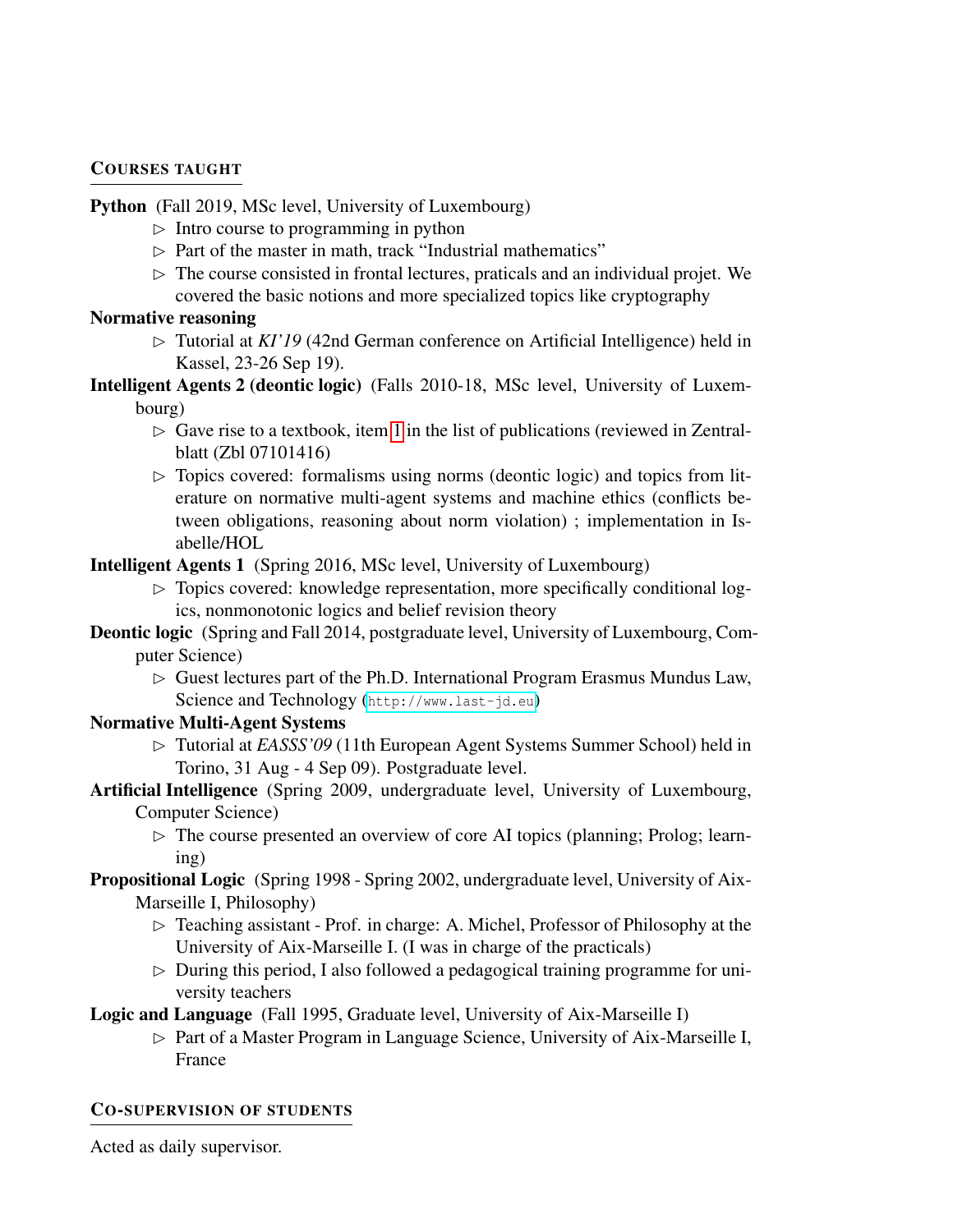Resulted in:

- 7 joint papers: items [10,](#page-5-1) [12,](#page-6-0) [13,](#page-6-1) [36,](#page-7-2) [37,](#page-7-0) [40](#page-7-1) and [42](#page-8-1)
- two best paper-awards: [37](#page-7-0) and [40](#page-7-1)
- one best master award (see below).

## *PhD*

- 2021- Maya Olszewski, TU Wien, Logic and Theory group. Topic: deontic logic. Cosupervised with Prof. Ciabattoni.
- 2016-20 Ali Farjami, University of Luxembourg, Department of Computer Science. PhD title: *Discursive Input/output Logic*. Award date: 1 Oct 2020. Co-supervised with Prof. van der Torre.
- 2013-17 Diego Ambrossio, University of Luxembourg, Department of Computer Science. PhD title: *Non-Monotonic Logics for Access Control: Delegation Revocation and Distributed Policies*. Award date: May 2017. Now in industry (name of the company: LuxAI). Co-supervised with Prof. van der Torre.
- 2012-16 Xin Sun, University of Luxembourg, Department of Computer Science. PhD title: *Logic and Games of Norms: a Computational Perspective*. Award date: July 2016. Now post-doc at the University of Lublin, Poland. Co-supervised with Prof. van der Torre.
- *Master*
- 2021- Dominik Pichler, TU Wien, Logic and Theory group. Topic: 1st-order deontic logic. Co-supervised with Prof. Ciabattoni.
- 2019 Maya Olszewski, University of Luxembourg, Department of Computer Science. Master title: exploring permission in I/O logic. Award date: 26 Aug 2019. Cosupervised with Prof. van der Torre.

\*\*Best master thesis in the Faculty of Science \*\*

- 2018 Paul Meder, University of Luxembourg, Department of Computer Science. Master title: *Deontic Agency and Moral Luck*. Award date: 3 Sep 2018. Now high-school teacher. Co-supervised with Prof. van der Torre.
- 2016 Zohreh Baniasadi, University of Luxembourg, Department of Computer Science. Master title: *STIT Logic for Machine Ethics With IDP Specification*. Award date: 12 May 2016. Now doing a PhD. Co-supervised with Prof. van der Torre.

#### CO-ORGANISATION OF CONFERENCES AND WORKSHOPS

Luxembourg Logic for AI Summit (LuxLogAI), 17-26 Sep 2018.

- <https://luxlogai.uni.lu> Number of attendees: 226. Co-organised with L. van der Torre, C. Benzmüller and M. Theobald. LuxLogAI combined three main events:
	- 2nd Joint International Conference on Rules and Reasoning (RuleML+RR 2018)
	- 4th Global Conference on Artificial Intelligence (GCAI 2018)
	- 14th Reasoning Web Summer School (RW 2018)
	- Mirel 2018 (MIning and REasoning with Legal texts)
- 30th International Conference on Legal Knowledge and Information Systems (JURIX 2017) 13-15 Dec 2017, Luxembourg. Co-organized with G. Casini.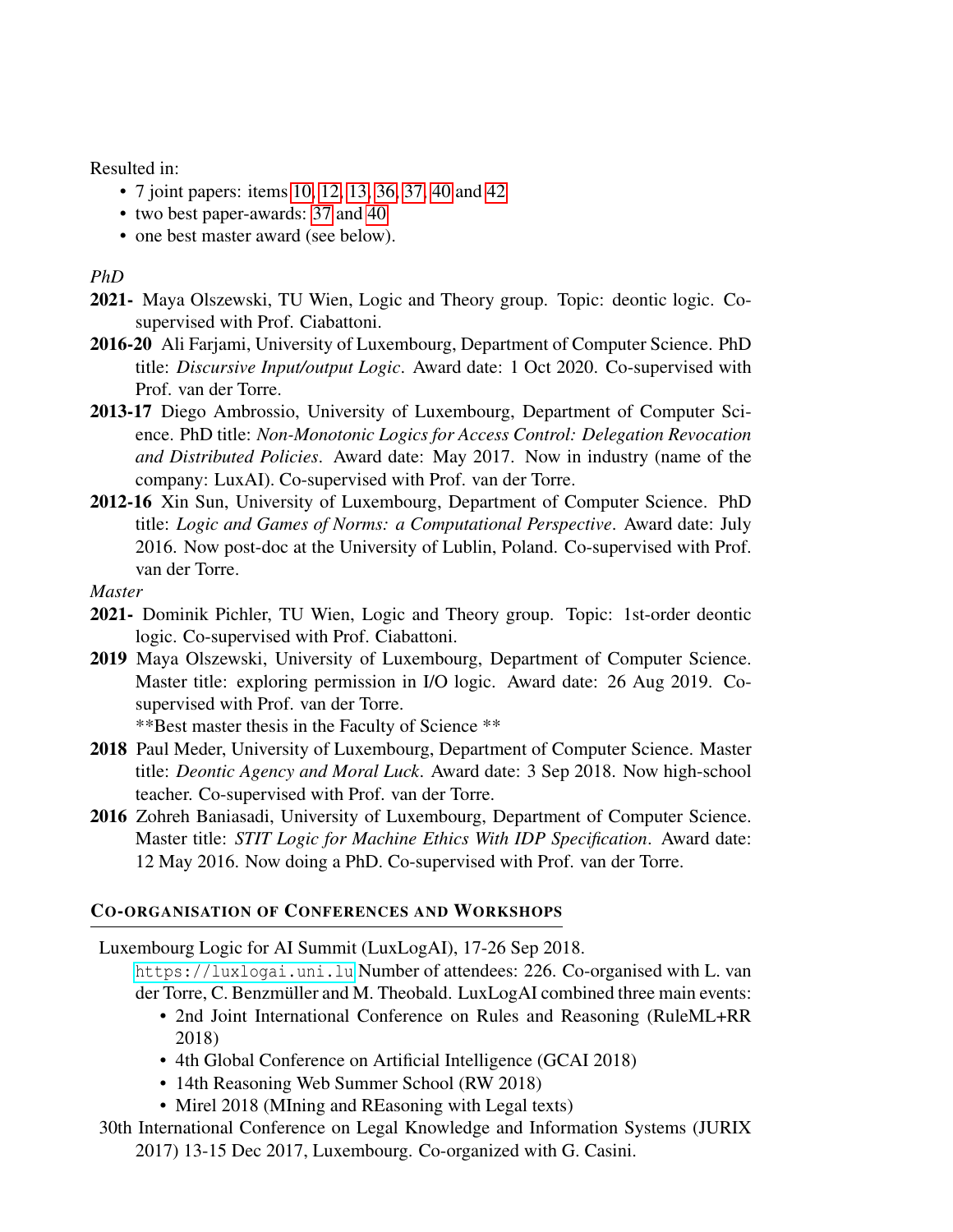10th de Morgan workshop on deontic logic, 5 & 6 July 10, Firenze 9th de Morgan workshop on deontic logic, 1-4 Dec 09, Luxembourg Workshop on logic/argumentation, 18 Dec 00, University of Aix-Marseille I

#### OTHER ACADEMIC RESPONSIBILITIES AND SERVICES

- Co-editor of the textbook series *Texts in Logic and Reasoning*, published by College Publications.
- RuleML+RR 2018 general chair. Website: <http://2018.ruleml-rr.org/>
- PC co-chair
	- 12th International Conference on Deontic Logic and Normative Systems (DEON 2014), 12-15 July 2014, Ghent, Belgium. <http://www.deon2014.ugent.be>
	- Mirel 2017 (Mining and Reasoning with Legal Texts)
- PC member
	- NMR 2021-2022
	- CLAR 2021
	- DEON 2020-21
	- VCLA 2021 Awards for Bachelor and Master thesis
	- AAAI 2019 21 (the 33nd 35th AAAI Conference on Artificial Intelligence)
	- DEON (International Conference on Deontic Logic in Computer Science) 2010 to 2021
	- MIREL 2019 (MIning and REasoning with Legal texts)
	- AiML 2020 (Advances in Modal Logic) 17-21 August 2020, University of Helsinki
	- KI2019 Doctoral consortium (42nd German Conference on AI), 23-26 Sep 2019, Kassle, Germany
	- AAMAS (International Conference on Autonomous Agents and Multiagent Systems) 2019-20
	- IJCAI (International Joint Conference on Artificial Intelligence) 2018-20
	- ECAI (European Conference on Artificial Intelligence) 2018
	- GCAI (Glogal Conference on Artificial Intelligence) 2017-19
	- Mirel (Mining and Reasoning with Legal Texts) 2017 and 2018
	- CLIMA XV, Prague, 18-19 Aug 2014; CLIMA XIV, Corunna, Spain, 16-18 Sep 2013
	- RDA2@ECAI'12, Right and duties of Autonomous Agents, ECAI'12 workshop
	- Festschrift of Marek Sergot 2012
	- 23nd Benelux Conference on Artificial Intelligence (BNAIC 2011)
	- Agent Communication 2010, in conjunction with AAMAS 2010
	- ArgMAS (International Workshop on Argumentation in Multi-Agent Systems) 2004 to 2007
	- BNAIC (Benelux Conference on Artificial Intelligence) 2010
	- NorMAS 09 (Normative Multi-Agent Systems 2009)
- Research project evaluation for *The Netherlands Organisation for Scientific Research* (*NWO*).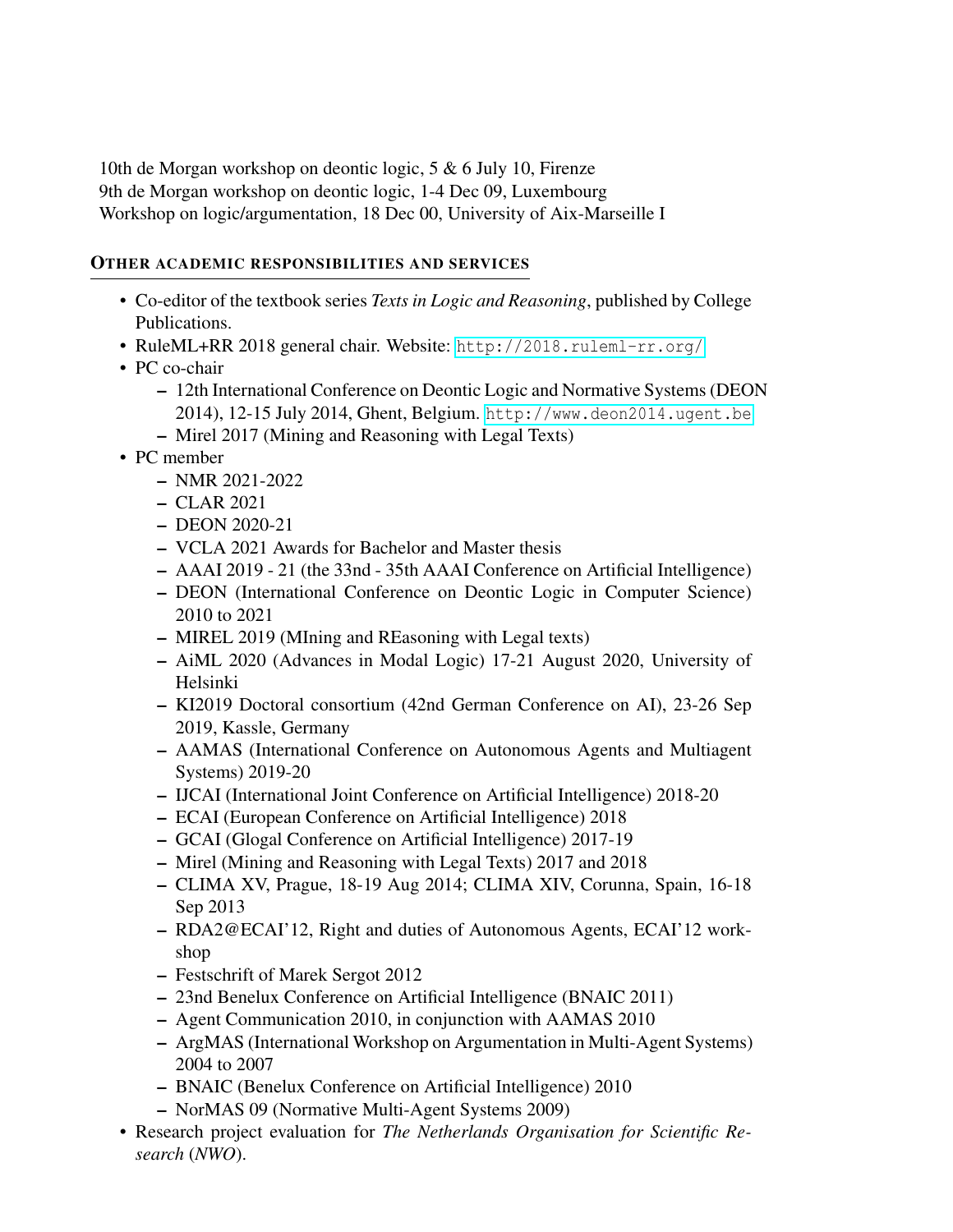- Regular reviewer for *Zentralblatt für Mathematik* and *Mathematical Reviews*.
- Reviewer for approx. 15 refereed academic journals.

#### PUBLICATION LISTS

#### <span id="page-5-0"></span>**Textbook**

1. X. Parent and L. van der Torre. *Introduction to Deontic Logic and Normative Systems*, College Publications, Texts in Logic and Reasoning, UK, London, 2018.

## Co-editions

- 2. D. Gabbay, J. Horty, X. Parent, R. van der Meyden and L. van der Torre (eds). *Handbook of Deontic Logic and Normative Systems*, Volume 2, College Publications, London, 2021.
- 3. C. Benzmüller, X. Parent and F. Ricca, "Logic rules and reasoning: Selected papers from the 2nd International Joint Conference on Rules and Reasoning (RuleML+RR 2018)", *Journal of Theory and Practice of Logic Programming*, volume 21, number 1, 2021.
- 4. X. Parent and J. Meheus (guest editors), "Special issue: deontic modalities in natural language" (selected and revised papers from the 12th International Conference on Deontic Logic and Normative Systems, DEON 2014), *Journal of Logic and Computation*, volume 29, issue 3, July 2019.
- 5. C. Benzmüller, X. Parent and A. Steen (eds.), "Selected student contributions and workshop papers of LuxLogAI 2018", *EasyChair*, Kalpa Publications in Computing, volume 10, 2019.
- 6. C. Benzmüller, F. Ricca, X. Parent, D. Roman (eds). *Rules and Reasoning Second International Joint Conference, RuleML+RR 2018*, Luxembourg, September 18-21, 2018, Proceedings. Lecture Notes in Computer Science Volume 11092, Springer, 2018.
- 7. D. Gabbay, J. Horty, X. Parent, R. van der Meyden and L. van der Torre (eds). *Handbook of Deontic Logic and Normative Systems*, Volume 1, College Publications, London, 2013.
- 8. F. Cariani, D. Grossi, J. Meheus and X. Parent (eds), *Deontic Logic and Normative Systems*, 12th International Conference, 2014, July 12-15, 2014. Proceedings. Lecture Notes in Computer Science Volume 8554, Springer, 2014.

#### Papers in refereed academic journals

- 9. "A modal embedding of an intuitionistic I/O operation". In V. de Paiva and S. Artemov (guest eds.), *IfColog*, Volume 8, Number 8, Numéro spécial: Intuitionistic Modal Logic and Applications, September 2021, pp. 2350-2362.
- <span id="page-5-1"></span>10. C. Benzmüller, X. Parent, L. van der Torre, A. Farjami, D. Fuenmayor, P. Meder, A. Steen, V. Zahoransky, "LogiKEy workbench: deontic logics, logic combinations and expressive ethical and legal reasoning (Isabelle/HOL dataset)", In *Data in Brief*, Elsevier, volume 33, number 106409, pp. 1-10, 2020. (Note: data publication)
- 11. C. Benzmüller, X. Parent and L. van der Torre, "Designing normative theories for ethical and legal reasoning: LogiKEy framework, methodology, and tool support". *Artificial Intelligence* (special issue "Ethics for autonomous systems"), 2020, 287,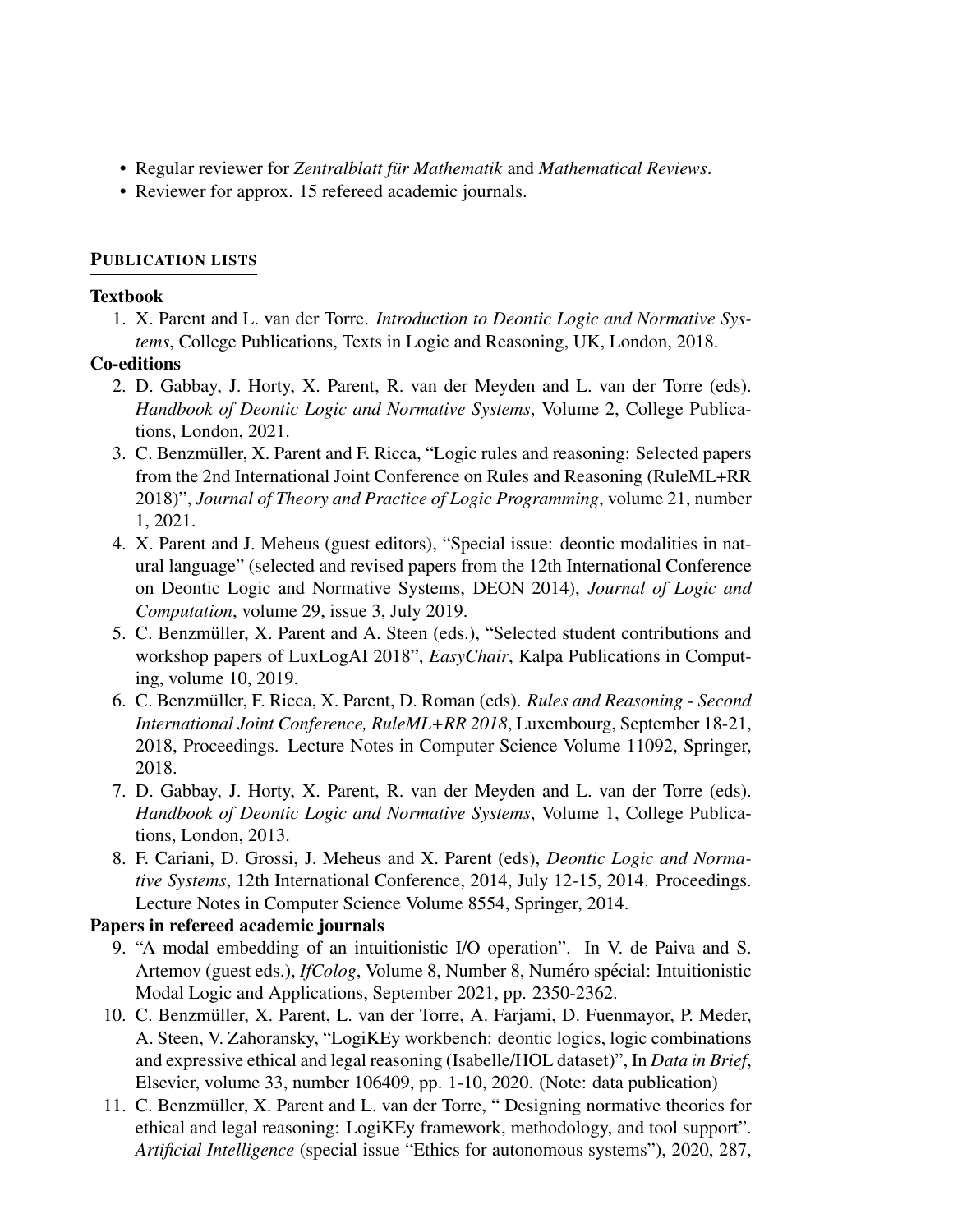pp. 103348.

- <span id="page-6-0"></span>12. C. Benzmüller, A. Farjami and X. Parent, "Åqvist's dyadic deontic logic  $E$  in  $HOL$ ", *The IfCoLog Journal of Logics and their Applications*, special issue"MIning and Reasoning with LEgal texts (MIREL)", 2019, 6(5), pp. 733-755.
- <span id="page-6-1"></span>13. C. Benzmüller, A. Farjami, P. Meder and X. Parent, "I/O Logic in HOL", *The If-CoLog Journal of Logics and their Applications*, special issue"MIning and Reasoning with LEgal texts (MIREL)", 2019, (6)5, pp. 715-732.
- 14. X. Parent and L. van der Torre, "I/O logics for normative reasoning", *Filosofiska*, 2019, 6(1), pp. 189–208.
- 15. X. Parent and L. van der Torre, "Detachment in normative systems: examples, inference patterns, properties", *The IfCoLog Journal of Logics and their Applications*, 2017, 4(9), pp. 2295-3039.
- 16. X. Parent, "Completeness of Åqvist's systems E and F", *Review of Symbolic Logic*, 2015, 8 (1), pp. 164-177.
- 17. X. Parent, "Optimality vs maximality in dyadic deontic logic Completeness results for systems in Hansson's tradition", *Journal of Philosophical Logic*, 2014, 43(6), pp. 1101-1128.
- 18. D. Gabbay, M. de Boer, X. Parent and M. Slavkovik, "Two-dimensional standard deontic logic", *Synthese*, 2012, 187(2), pp. 623-660.
- 19. X. Parent, "Moral particularism in the light of deontic logic", *Artificial Intelligence and Law* (DEON'10 special issue), 2011, 19(2-3), pp. 75-98.
- 20. X. Parent, "A complete axiom set for Hansson's deontic logic DSDL2", *Logic Journal of the IGPL (Interest Group in Pure and Applied Logics)*, 2010, 18(3), pp. 422- 429.
- 21. A.J.I. Jones and X. Parent, "Normative-informational positions A modal-logical approach", *Artificial Intelligence and Law*, 2008, 16(1), pp. 7-23.
- 22. A.J.I. Jones and X. Parent, "A convention-based approach to Agent Communication Languages", *Group Decision and Negotiation*, 2007, 16, pp. 101-141.
- 23. "Remedial interchange, contrary-to-duty obligation, and commutation", *Journal of Applied Non-Classical Logics*, 2003, 13(3/4), pp. 345-375.
- 24. "Cumulativity, identity and time in deontic logic", *Fundamenta Informaticae*, 2001, 48, pp. 237-252.

#### Chapters in books

- 25. "Preference-based semantics for Hansson-type dyadic deontic logics: A survey of results". In D. Gabbay, J. Horty, X. Parent, R. van der Meyden and L. van der Torre (eds), *Handbook of Deontic Logic and Normative Systems*, Volume 2, College Publications, London, 2021, p. 7-70.
- 26. X. Parent, D. Gabbay and L. van der Torre, "Intuitionistic basis for input/output logics". In S. O. Hansson (ed), *David Makinson on Classical Methods for Non-Classical Problems*, Springer, Series Oustanding Contributions to Logic, Vol. 3, 2014, pp. 263-286.
- 27. X. Parent and L. van der Torre, "Input/output logic". In D. Gabbay, J. Horty, X. Parent, R. van der Meyden and L. van der Torre, (eds), *Handbook of Deontic Logic and Normative Systems*, Volume 1, College Publications, London, 2013, pp. 499- 544.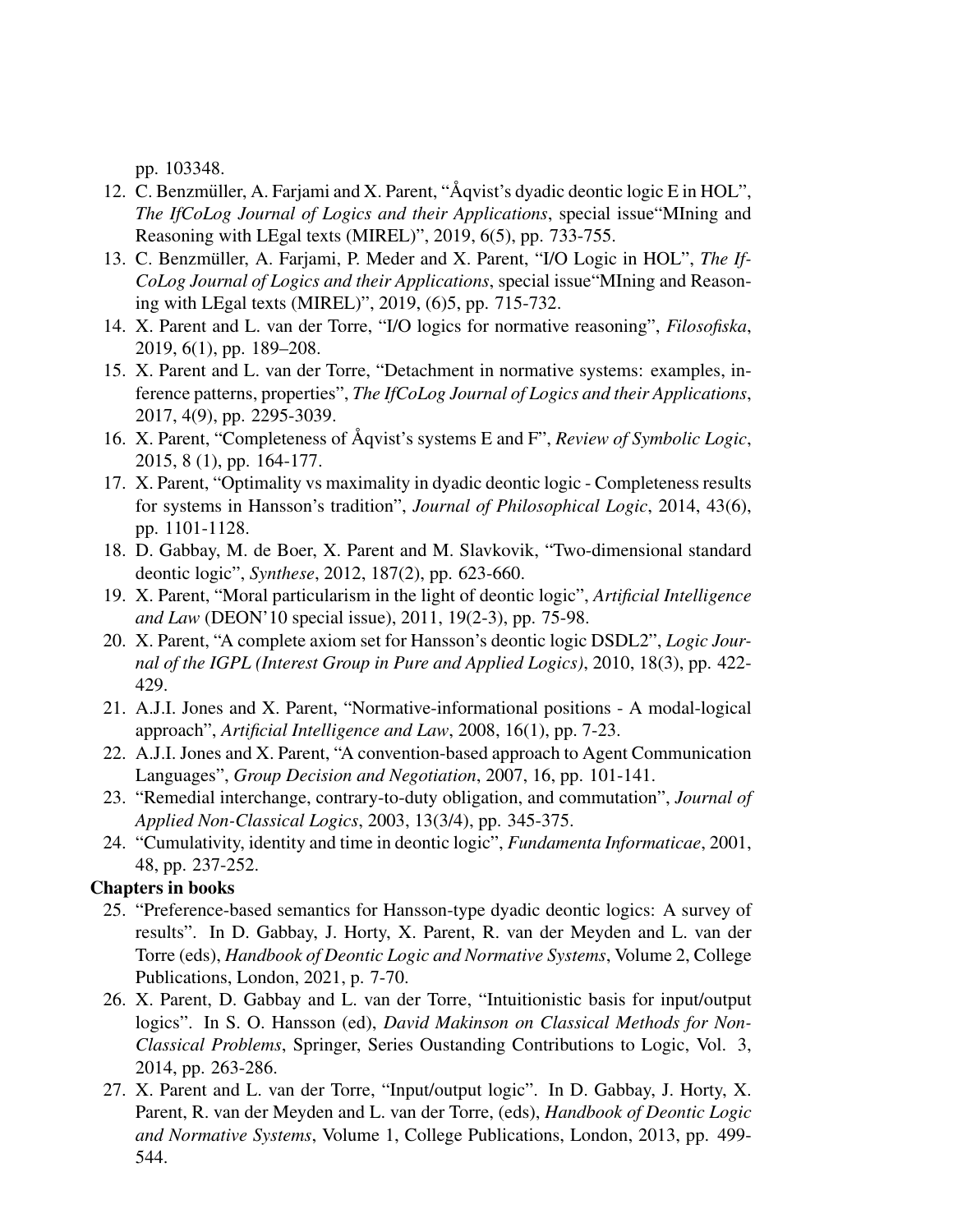- 28. J. Broersen, S. Cranefield, Y. Elrakaiby, D. Gabbay, D. Grossi, E. Lorini, X. Parent, L. van der Torre, L. Tummolini, P. Turrini, and F. Schwarzentruber, "Normative reasoning and consequence", *Normative Multi-Agent Systems*, Dagstuhl Follow-Ups, 2013, pp. 33-70.
- 29. J. Broersen, D. Gabbay, A. Herzig, E. Lorini, J.-J. Meyer, X. Parent and L. van der Torre) "Deontic logic" . In S. Ossowski (ed), *Agreement Technologies*, 2013, Springer, Dordrecht Heidelberg, pp. 171-180.
- 30. X. Parent, "Why be afraid of identity?". In A. Artikis, R. Craven, N. Kesim, B. Sadighi and K. Stathis (eds), *Logic Programs, Norms and Action: Essays in Honor of Marek J. Sergot on the Occasion of His 60th Birthday*, 2012, Springer, LNCS, pp. 295-307.
- 31. X. Parent, P. Turini, L. van der Torre and S. Colombo Tosatto, "Contrary-to-duties in games". In A. Artikis, R. Craven, N. Kesim, B. Sadighi and K. Stathis (eds), *Logic Programs, Norms and Action: Essays in Honor of Marek J. Sergot on the Occasion of His 60th Birthday*, 2012, Springer, LNCS, pp. 329-348.
- 32. X. Parent and P. Livet, "Conditional, revision and argumentation" ( in French). In P. Livet (ed.) *Révision des Croyances*, 2002, Paris: Hermès Science Publication, pp. 229-258.

#### Papers in refereed conferences with formal proceedings

- 33. A. Ciabattoni, X. Parent, G. Sartor, "A Kelsenian deontic Logic", *JURIX 2021*, pp. 141-150.
- 34. C. Benzmueller, X. Parent and L. van der Torre, "Designing normative theories of ethical reasoning" (extended abstract, plus poster). In *30th International Joint Conference on Artificial Intelligence*, IJCAI 2021, journal paper track.
- 35. C. Benzmueller, X. Parent, L. van der Torre, "Designing normative theories for ethical and legal reasoning: LogiKEy framework, methodology, and tool support (extended abstract)". In *17th Conference on Principles of Knowledge Representation and Reasoning (KR 2020)*, Recently Published Research track, 2020.
- <span id="page-7-2"></span>36. M. Olswewski, X. Parent and L. van der Torre, "I/O logics with a consistency check−the case of permission". In F. Liu, A. Marra, P. Portner, and F. Van De Putte (eds.), *Deontic Logic and Normative Systems: 15th International Conference* (DEON2020/2021, Munich), London: College Publications, 2021.
- <span id="page-7-0"></span>37. C. Benzmüller, A. Farjami, X. Parent, "A dyadic deontic logic in HOL". In J. Broersen, C. Condoravdi, S. Nair, G. Pigozzi (eds.), *Deontic Logic and Normative Systems — 14th International Conference*, DEON 2018, Utrecht, The Netherlands, 3-6 July, 2018, College Publications, pp. 33-50, 2018. \*\*\* John-Jules Meyer best paper award \*\*\*
- 38. X. Parent and L. van der Torre, "I/O logics with a consistency check". In J. Broersen, C. Condoravdi, S. Nair, G. Pigozzi (eds.), *Deontic Logic and Normative Systems — 14th International Conference*, DEON 2018, Utrecht, The Netherlands, 3-6 July, 2018, College Publications, pp. 33-50, 2018.
- 39. C. Benzmüller, X. Parent, L. van der Torre, "A deontic logic reasoning infrastructure", In R. Miller, D. Nowotka, F. Manea (eds.), *14th Conference on Computability in Europe, CiE 2018*, Kiel, Germany, July 30-August, 2018, Springer, 2018.
- <span id="page-7-1"></span>40. Z. Baniasadi, M. Cramer, C. Max and X. Parent, "A model for regulating ethi-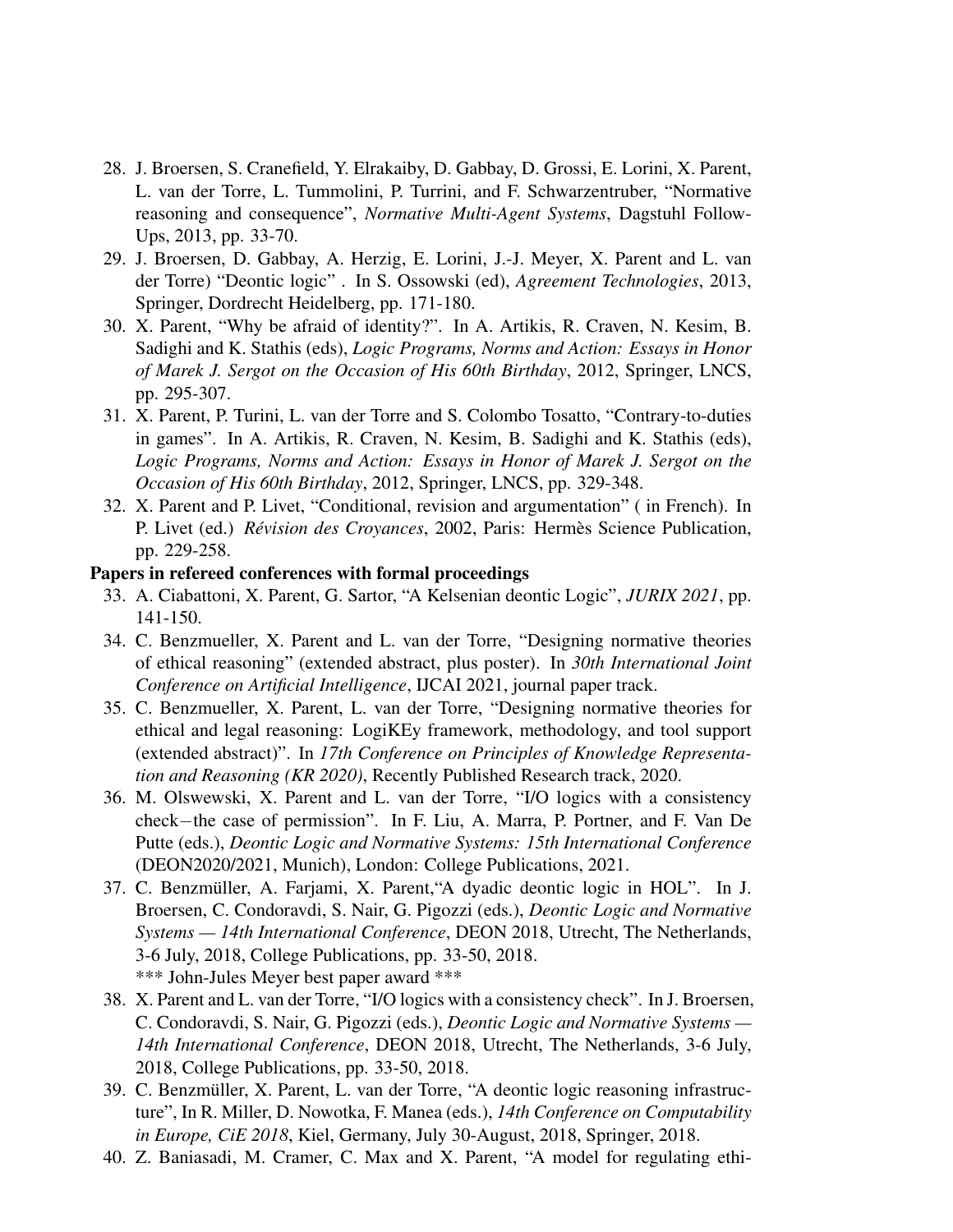cal preferences in machine ethics". In Kurosu Masaaki (ed.), *Human-Computer Interaction. Theories, Methods, and Human Issues*, 2018, Springer International Publishing, p.481-506.

\*\*\* Best paper award \*\*\*

- 41. X. Parent and L. van der Torre, "The pragmatic oddity in a norm-based semantics". In G. Governatori (Ed.), *16th International Conference on Artificial Intelligence & Law* (ICAIL-17), ACM, 2017.
- <span id="page-8-1"></span>42. A. Ambrossio, X. Parent and L. van der Torre, "Cumulative aggregation". In O. Roy, A. Tamminga and M. Willer (eds), *Deontic Logic and Normative Systems*, 13th Int Conference, DEON 2016, College Publications, UK, 2016, p. 1-15.
- 43. X. Parent and L. van der Torre, "*Sing and dance!*. Input/output logics without weakening." In: F. Cariani, D. Grossi, J. Meheus and X. Parent (eds), *Deontic Logic and Normative Systems*, 12th International Conference, DEON 2014, 2014, Springer, LNCS.
- 44. X. Parent and L. van der Torre, "Aggregative deontic detachment for normative reasoning". In T. Eiter and C. Baral and G. De Giacomo (eds), *Principles of Knowledge Representation and Reasoning*. Proceedings of the 14th International Conference - KR 2014. AAAI Press, 2014.
- <span id="page-8-0"></span>45. X. Parent, "Moral particularism and deontic logic". In G. Sartor et G. Governatori (eds), *Proceedings of the 10th International Conference on Deontic Logic*, Deontic Logic (DEON 2010), Florence, July 2010, LNA, Springer-Verlag, Berlin Heidelberg, 2010, pp. 84-96.

\*\*\* Best paper award DEON 2010 \*\*\*

- 46. X. Parent, "On the strong completeness of Åqvist's dyadic deontic logic G". In R. van der Meyden and L. van der Torre (eds.), *Deontic Logic in Computer Science*, Proceedings of the 9th International Conference on Deontic Logic (DEON 2008), Luxembourg, July 2008, LNAI 5076, Springer-Verlag, Berlin Heidelberg, 2008, pp. 189-202.
- 47. F. Vraalsen, M. S. Lund, T. Mahler, X. Parent and K. Stølen. "Specifying legal risk scenarios using the Coras threat modelling language". In P. Hessmann, V. Issarny and S. Shin (eds), *Trust Management*, Proceedings of the 3nd International Conference on Trust Management, iTrust 2005, Paris, 23-26 May 2005, Springer Verlag, LNCS 3477, 2005, pp. 45-61.
- 48. A.J.I. Jones and X. Parent, "Signalling conventions and conversation". In F. Dignum (ed), *Advances in Agent Communication: International Workshop on Agent Communication Languages ACL 2003, Melbourne, Australia, July 14, 2003*, Lecture Notes in Artificial Intelligence, Springer Verlag, 2004, pp. 1-17.
- 49. X. Parent, "Defeasible conditional obligation: some remarks". In R. Hilpinen and R. Demolombe (eds.) *Proceedings of the 5th International Workshop on Deontic Logic*, 20-22 January 2000, Toulouse, France, pp. 301-309.

#### Other archival publications

- 50. C. Benzmüller, F. Ricca and X. Parent, "Report on the Second International Joint Conference on Rules and Reasoning (RuleML+RR 2018)", *AI Magazine*, 2019, 40(2), pp. 73-74.
- 51. X. Parent. Review of *Coherent Systems* by Karl Schlechta. In *Logic Journal of the*